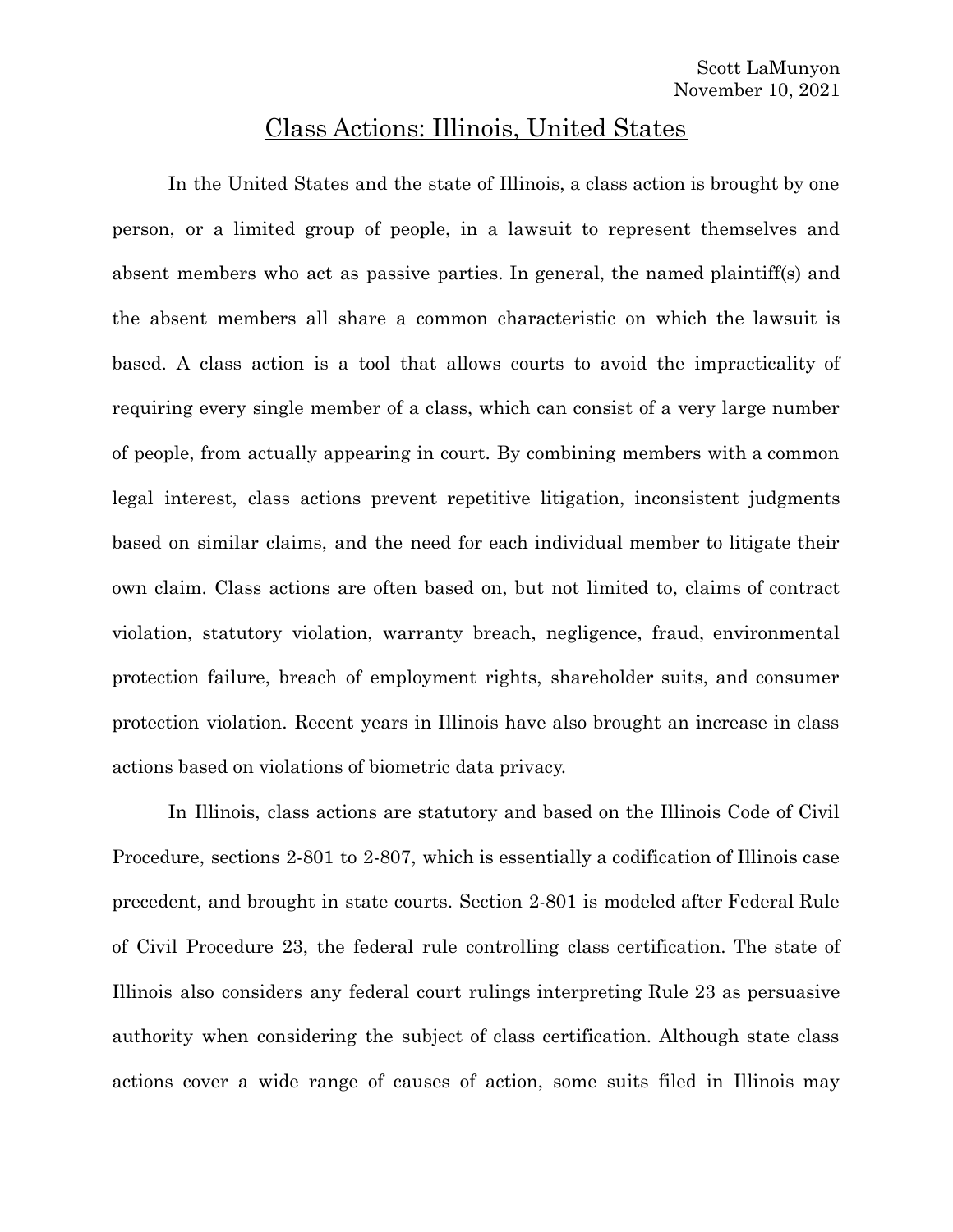eventually be heard in federal court and certain claims can only be brought at the federal level. These federal-only claims include federal antitrust claims, securities fraud, and Employee Retirement Income Security Act actions. If a state claim satisfies federal diversity jurisdiction requirements, it may also be removed to federal court. This requires at least one named plaintiff to meet a minimum amount of damages in controversy, which will provide federal jurisdiction over that plaintiff's claim and supplemental jurisdiction over the claims of other plaintiffs in the case, even if they do not all meet the minimum.

The Seventh Judicial Circuit, the federal jurisdiction encompassing Illinois, also considers the cost to a defendant from an injunction toward this jurisdictional minimum. Additionally, there are multiple federal statutes applicable to state class action lawsuits that allow for removal to federal court, including the Class Action Fairness Act of 2005 and the Multiparty, Multiforum Trial Jurisdiction Act of 2002. In general, though, many attorneys for plaintiffs in class actions believe that consumer cases particularly are more likely to find success in state court. Section 2-801 of the Illinois Code of Civil procedure was originally created to provide availability of class actions beyond that provided by Rule 23. One specific advantage available in Illinois state court is a longer period of time, thirty days, to appeal an order granting or denying class certification, as opposed to the fourteen days provided by Rule 23. On the other hand, defense attorneys in class actions fight for removal to federal court in an attempt to gain advantage over plaintiffs.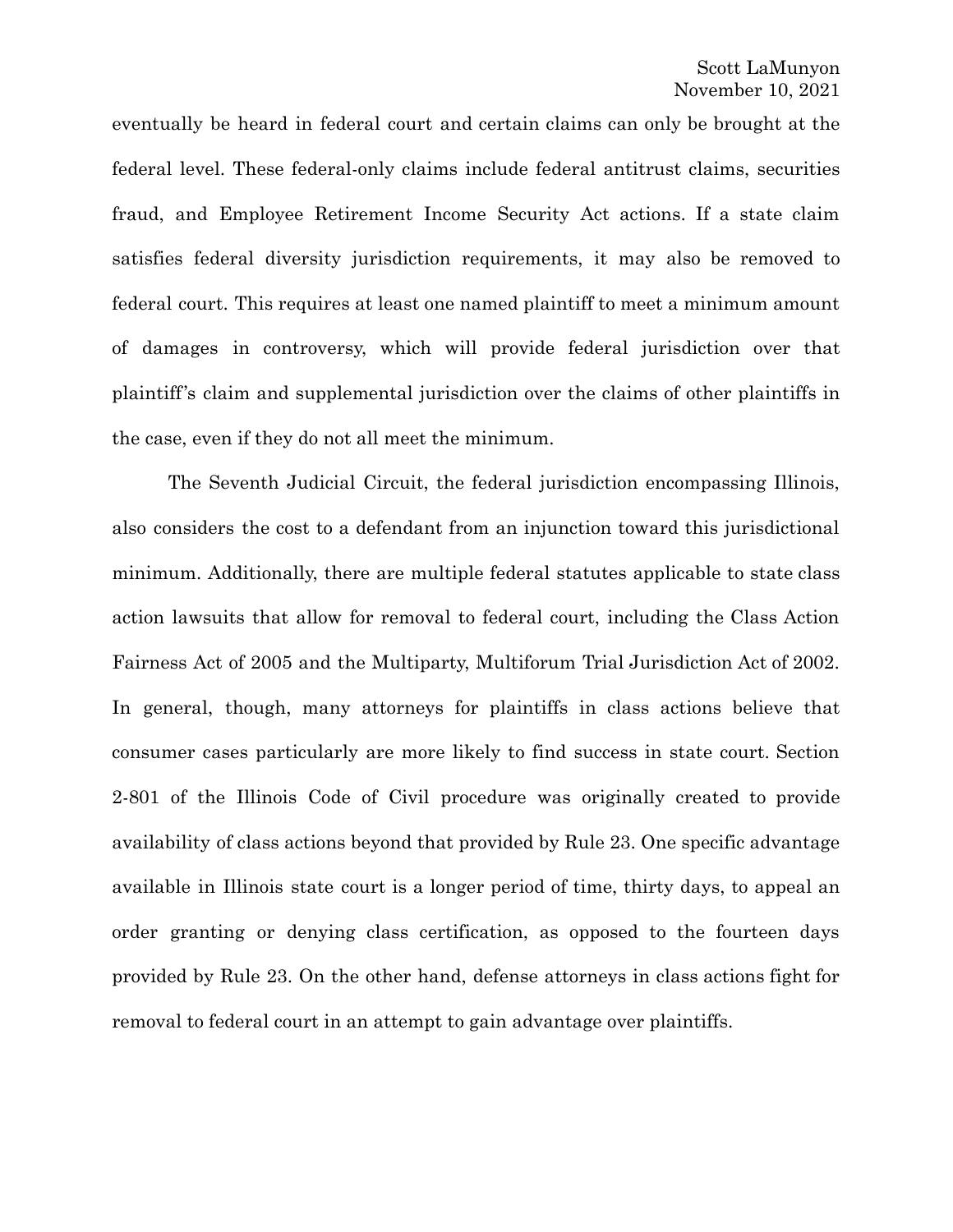Section 2-801 of the Illinois Code of Civil Procedure provides the elements required to bring a class action, which include numerosity, predominance, adequate representation, and appropriateness. "(1) The class is so numerous that joinder of all members is impracticable. (2) There are questions of fact or law common to the class, which common questions predominate over any questions affecting only individual members. (3) The representative parties will fairly and adequately protect the interest of the class. (4) The class action is an appropriate method for the fair and efficient adjudication of the controversy." 735 ILCS 5/2-801.

According to the Illinois appellate court, forty people in a class would certainly satisfy numerosity, less than twenty-five would likely not, and anything in between depends on the circumstances of each case. Illinois requires that common questions of law or fact "predominate" over any questions relevant only to individual class members, which is more demanding than, and in contrast to. Federal Rule of Civil Procedure 23, which only generally requires common questions. Here, the question is whether the common issues, rather than individual issues, will be the main focus of litigation and includes issues that will mandate the litigation outcome. Specifically under the Illinois Consumer Fraud and Deceptive Business Practices Act, 815 ILCS 505/1, *et seq*., class certification based on a claim of fraud depends on a case by case factual analysis.

Adequate representation is satisfied where the named plaintiff(s) has a viable individual claim against the defendant and shares the same interests as those not joined to the suit, the attorney representing the named plaintiff is qualified and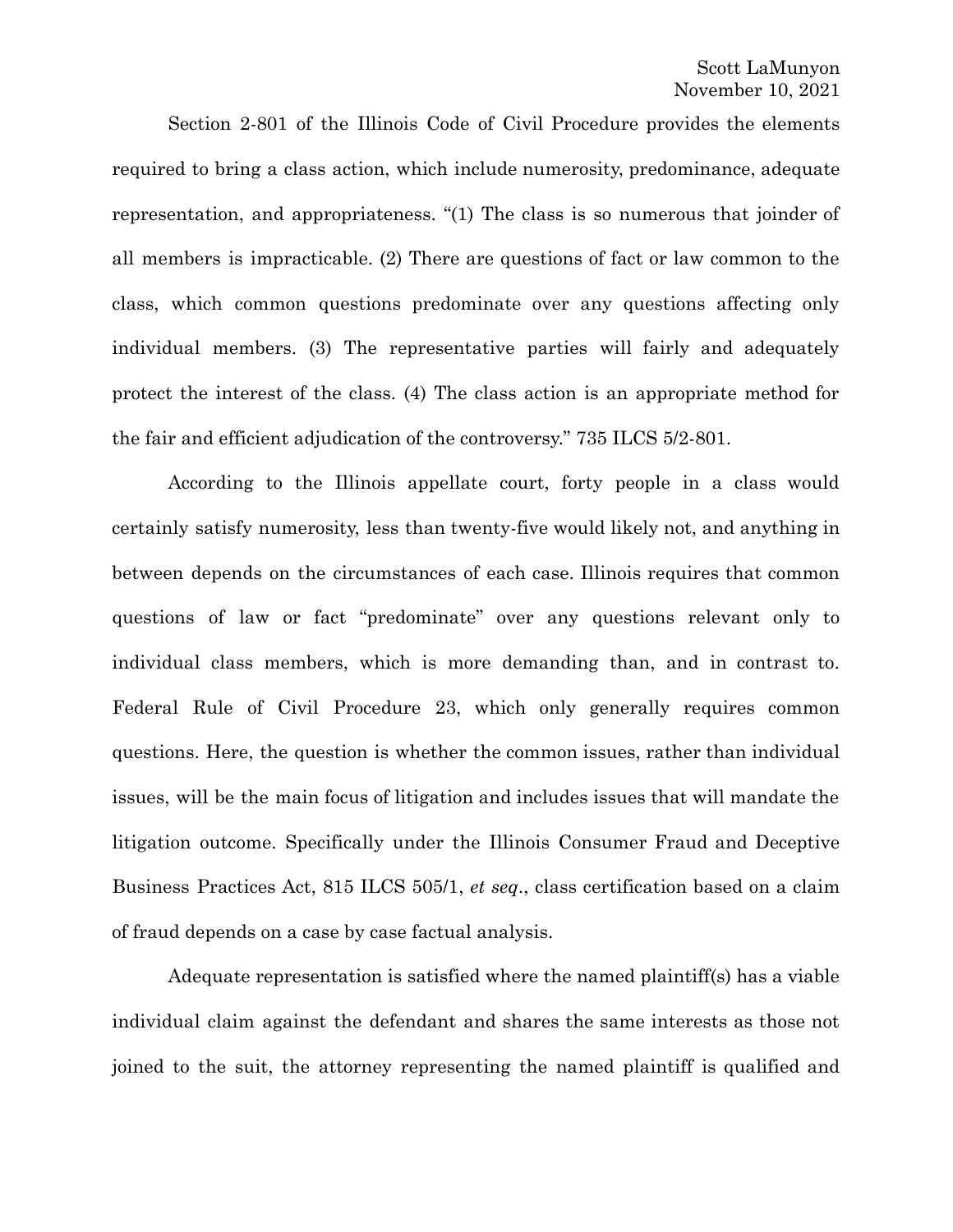competent to litigate the action, and the named plaintiff's interests are not collusive. Illinois requires that a class action be found as an appropriate form of litigation for the claim in question, in further contrast to Rule 23's requirement that a class action be the superior method. Appropriateness is based on factors such as effort, time, expense, equity, justice, and uniformity within court rulings.

Other important topics to note regarding class actions in Illinois include jurisdiction, choice of law, and available relief. Members of a class can be bound by a state court decision if adequate representation and due process requirements are met, even if they do not meet all jurisdictional requirements and even if they are not personally served with notice. When possible and practicable, Illinois courts typically address choice of law by applying the substantive law of the jurisdiction with the most significant connection to the incident and parties. Relief is typically in the form of a settlement and can entail attorneys' and expert fees, punitive and compensatory damages, and more. Settlements in consumer law cases often include a discount on a defendant's products. Equitable relief is also common for consumer class actions, which may bring changes to product designs or market practice.

In general, class actions in Illinois are quite common and a very efficient method to resolve claims held by more than just one or a few individuals. The commonality of state class actions has particularly increased in recent years due to the enactment of Illinois' Biometric Information Privacy Act of 2008 ("BIPA"). BIPA provides those in the state with a private right of action when their biometric data is mishandled by private corporations. The biometric data protected by BIPA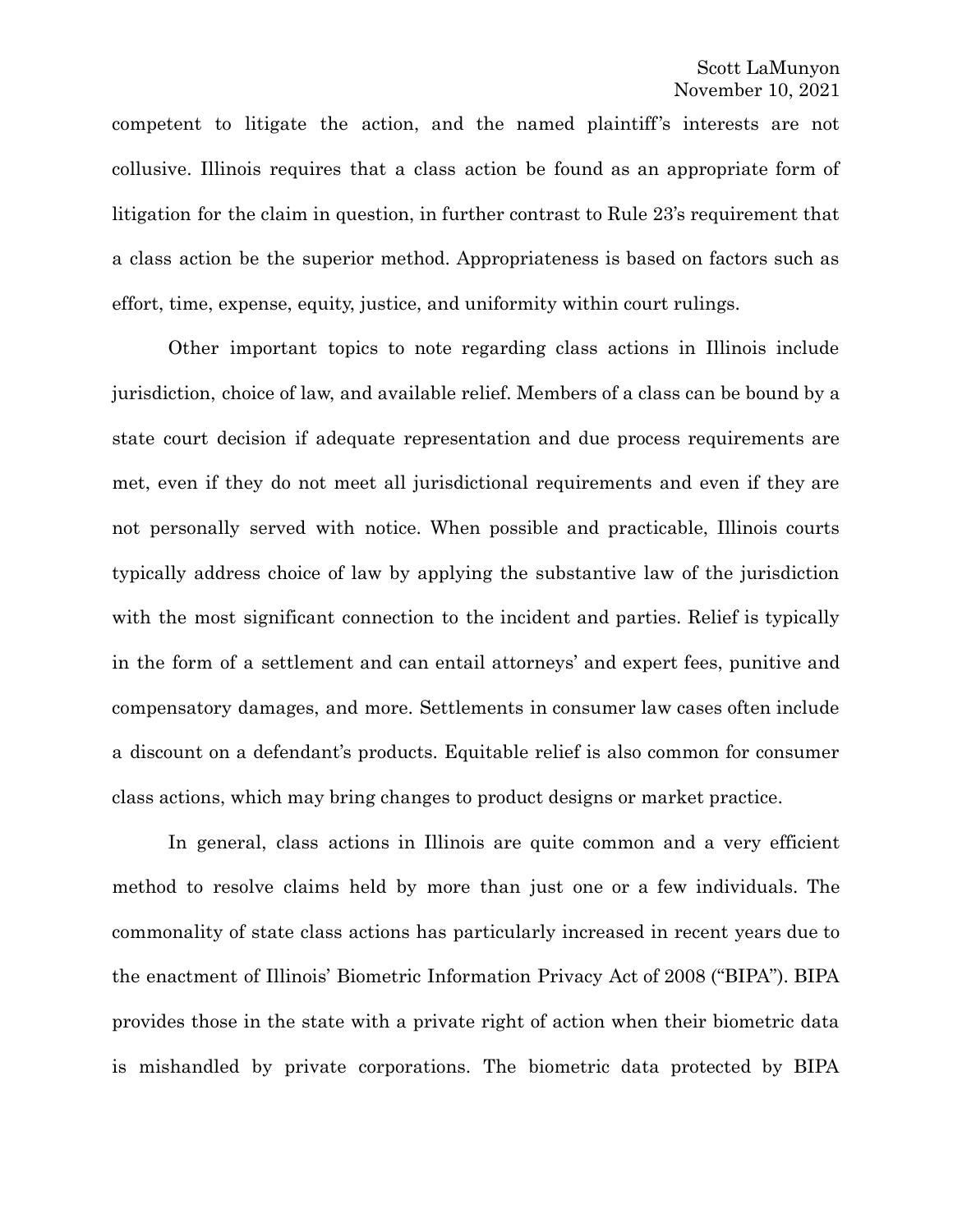includes eye scans, fingerprints, hand prints, voice prints, facial scans, DNA, and other biological information unique to each individual. BIPA imposes various requirements on companies to obtain written consent to collect biometric data, provide notice of what data is being collected and stored, and inform the individual the purpose of using their data and how it is handled. When a company mishandles biometric data or contravenes BIPA, the individuals involved are able to assert private rights of action, often in the form of class action lawsuits. Between BIPA's enactment in 2008 and 2019, there were 173 class actions filed under the statute. Since 2019, there have been more than 900 class actions filed under BIPA and the number continues to grow.

## **Sources:**

- Arthur R. Miller, *An Overview of Federal Class Actions: Past, Present and Future*, p. 22 (Federal Judicial Center, 1977).
- *●* A*very v. State Farm Mutual Automobile Insurance Co.*, 216 Ill.2d 100 (2005), *cert. denied*, 126 S.Ct. 1470 (2006).
- *Barbara's Sales, Inc. v. Intel Corp.*, 227 Ill.2d 45 (2007).
- *● Biometric Information Privacy Act*, ACLU Illinois (Last accessed Nov. 8, 2021), https://www.aclu-il.org/en/campaigns/biometric-information-privacy -act-bipa.
- Class Action Fairness Act of 2005 (CAFA), Pub.L. No. 109-2, 119 Stat. 4, amended 28 U.S.C. §1332.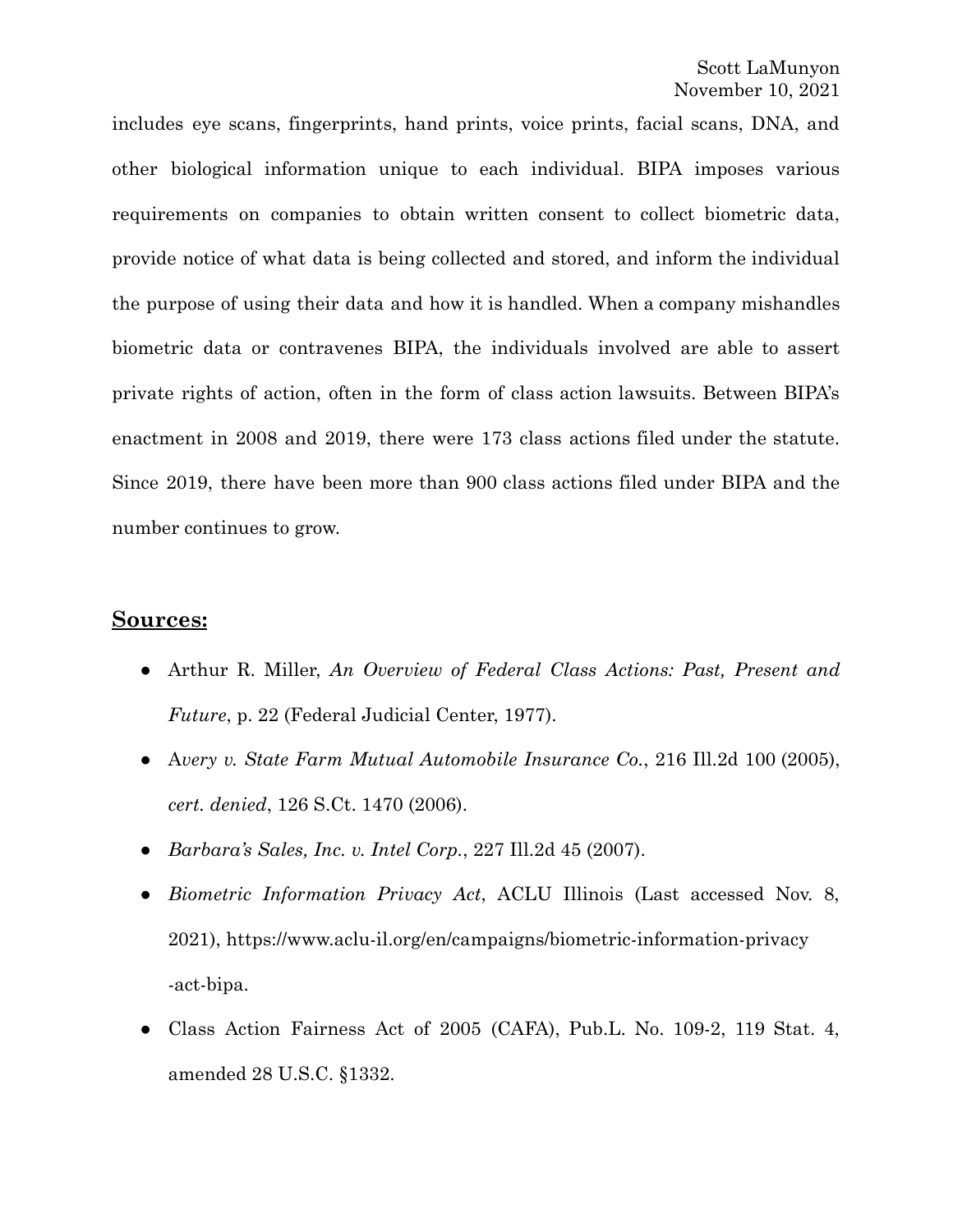- *Clark v. TAP Pharmaceutical Products, Inc.*, 343 Ill.App.3d 538 (5th Dist. 2003).
- Employee Retirement Income Security Act of 1974, 29 U.S.C. §1001, *et seq*.
- *Exxon Mobil Corp. v. Allapattah Services, Inc*., 125 S.Ct. 2611 (2005).
- Federal Rule of Civil Procedure 23.
- *Hall v. Sprint Spectrum L.P.*, 876 N.E.2d 1036 (5th Dist. 2007).
- *Goetz v. Village of Hoffman Estates*, 378 N.E.2d 1276 (1978).
- Illinois Biometric Privacy Act, 740 ILCS 14/1, *et seq*.
- Illinois Consumer Fraud and Deceptive Business Practices Act, 815 ILCS 505/1, *et seq*.
- Illinois Supreme Court Rule  $306(a)(8)$ .
- Illinois Supreme Court Rule  $306(c)(1)$ .
- *In re Brand Name Prescription Drugs Antitrust Litigation*, 123 F.3d 599 (7th Cir. 1997).
- Jack Levin, *Flawed Illinois law protecting biometric data leads to frivolous lawsuits against businesses*, Chicago Sun-Times (Mar. 31, 2021), https://chicago.suntimes.com/2021/3/31/22360388/bipa-biometric-informationprivacy-act-illinois-chamber-of-commerce#:~:text=From%202008%20to%2020 19%2C%20there,are%20sky%2Dhigh%20legal%20penalties.
- Jeffrey D. Colman, Howard S. Suskin, & Gregory M. Boyle, *Class Action*, IICLE Press (Last accessed on Nov. 8, 2021), https://jenner.com/system/assets /publications/77/original/Class\_Action.pdf?1319783219.